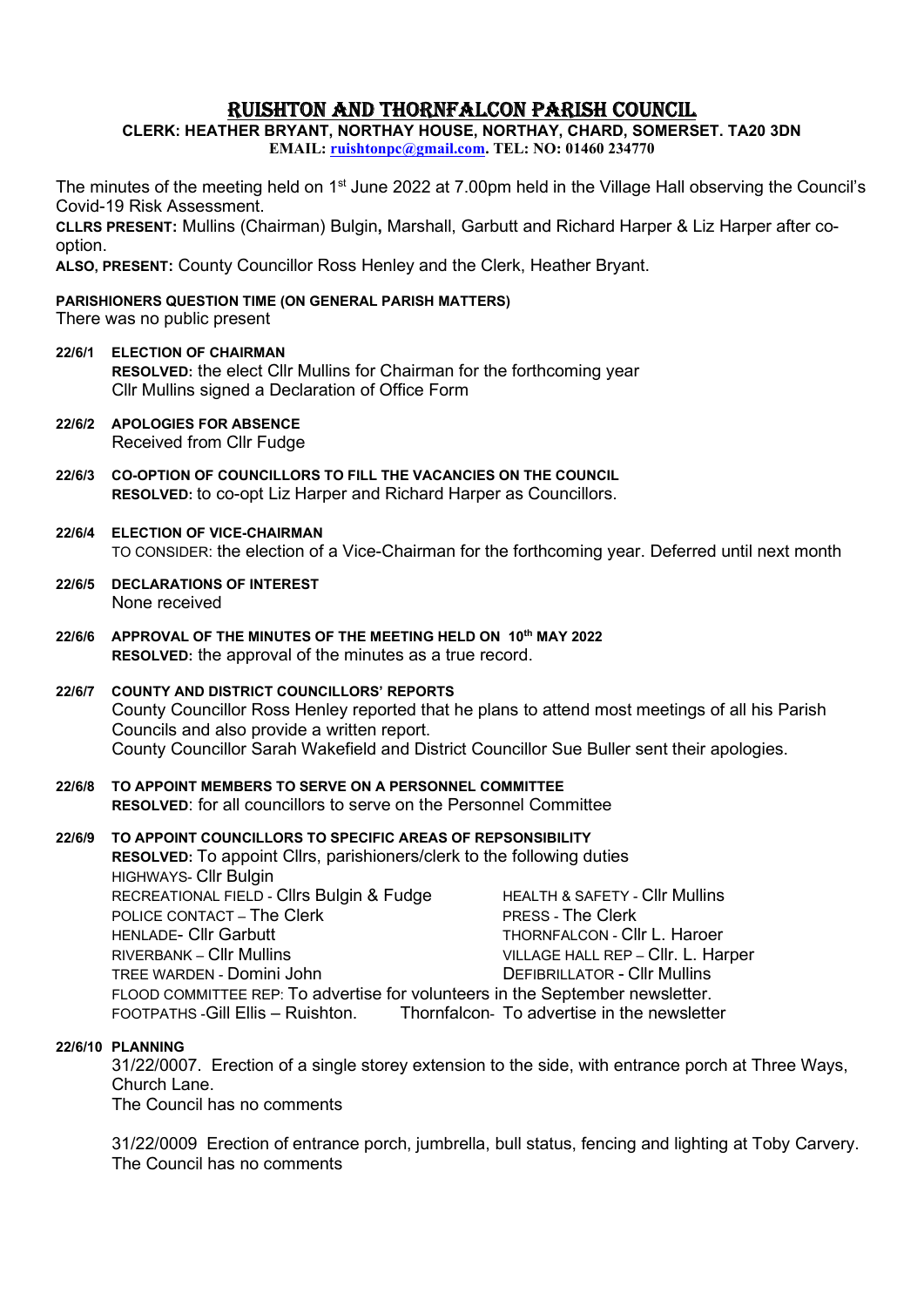31/22/0010. Change of use of land from agriculture to mixed agriculture and equestrian use with erection of stable block and formation of access on land at Oakwood Barn, Stoke Road, Stoke St Mary (retention of part works already undertaken)

The Council has no comments

## Any other Planning Matters

31/22/0004 Demolition of garage and erection of a single storey extension to the side and rear for a garage and dog grooming parlour (private use) with formation of dropped kerb at 1 Woodlands Drive, Ruishton. THIS APPLICATION HAS BEEN WITHDRAWN

### 22/6/11 ACCOUNTS FOR YEAR END 2021/2022

The Internal Audit is not yet completed – Defer for a meeting later this month A) ACCOUNTS FOR FINANCIAL YEAR 2021/22 (1) TO CONSIDER: the report from the Internal Auditor

(2) TO CONSIDER: that as members of Ruishton & Thornfalcon Parish Council we acknowledge our responsibility for the preparation of the accounts and confirm, to the best of our knowledge and belief, with respect to the Council's accounts for the year ended on 31.3.22 that we agree YES to questions 1-8. (Trust funds not applicable) of the Annual Governance Statement. (Section 1)

(3) TO CONSIDER: In accordance with the Accounts and Audit Regulations 2015, this council approves the accounts for year ending 31.3.22. (Section 2)

#### 22/6/12 HIGHWAY AND FOOTPATHS

#### Speeding Vehicles through-out the parish

C.C. Henley reported that C.C. Wakefield could have a contact from another parish who may be willing to talk to us in regard to setting up a Community Watch Scheme.

### A358 Taunton to Southfields Dualling Scheme

Consultation Tuesday 24.5.- Sunday 26.6.22

Cllr Marshall asked Councillors to attend at least one of the public consultations or one of the webinars. Then send your comments to the Chairman who will collate the individual responses for a Parish Council response. Also, complete the consultation individually

## SIS consultation

The occupant of 3 Orchard Rise has been doing some work on the drains and erecting a fencing very close to the boundary. County Highways is aware of the works. However, it was agreed to submit online to Somerset West & Taunton DC as a possible enforcement issue.

## Any other Highway or Footpath issues

The Clerk reported that she had an email from a resident who lived near the school in regard to the dangerous situation at school opening and closing times and to his knowledge, the flashing lights have not been operating. Cllr Liz Harper reported that the lights had been only connected to electricity about a month ago. The Clerk will forward a letter to the school asking if they intend to use the flashing lights.

It was reported that there was overgrown vegetation at a property at Lawn Meadow. The Clerk will send a polite letter.

### 22/6/13 RECREATIONAL GROUND

Cllr Bulgin reported that there is a gang of youths, thought to be outside the parish, using the RG for late-night parties on Friday & Saturday nights resulting in a large quantity of rubbish. However, instead of disposing the rubbish in the bins they leave it scattered on the field. Glass bottles are a cause for concern as the youths smash the bottles and it looks like they have been hurling them onto Cheats Road which is obviously dangerous to unsuspecting vehicles.

Also, the play equipment has been vandalised with graffiti including sexually offensive and racist comment remarks. Cllr Bulgin has rectified with spray paint.